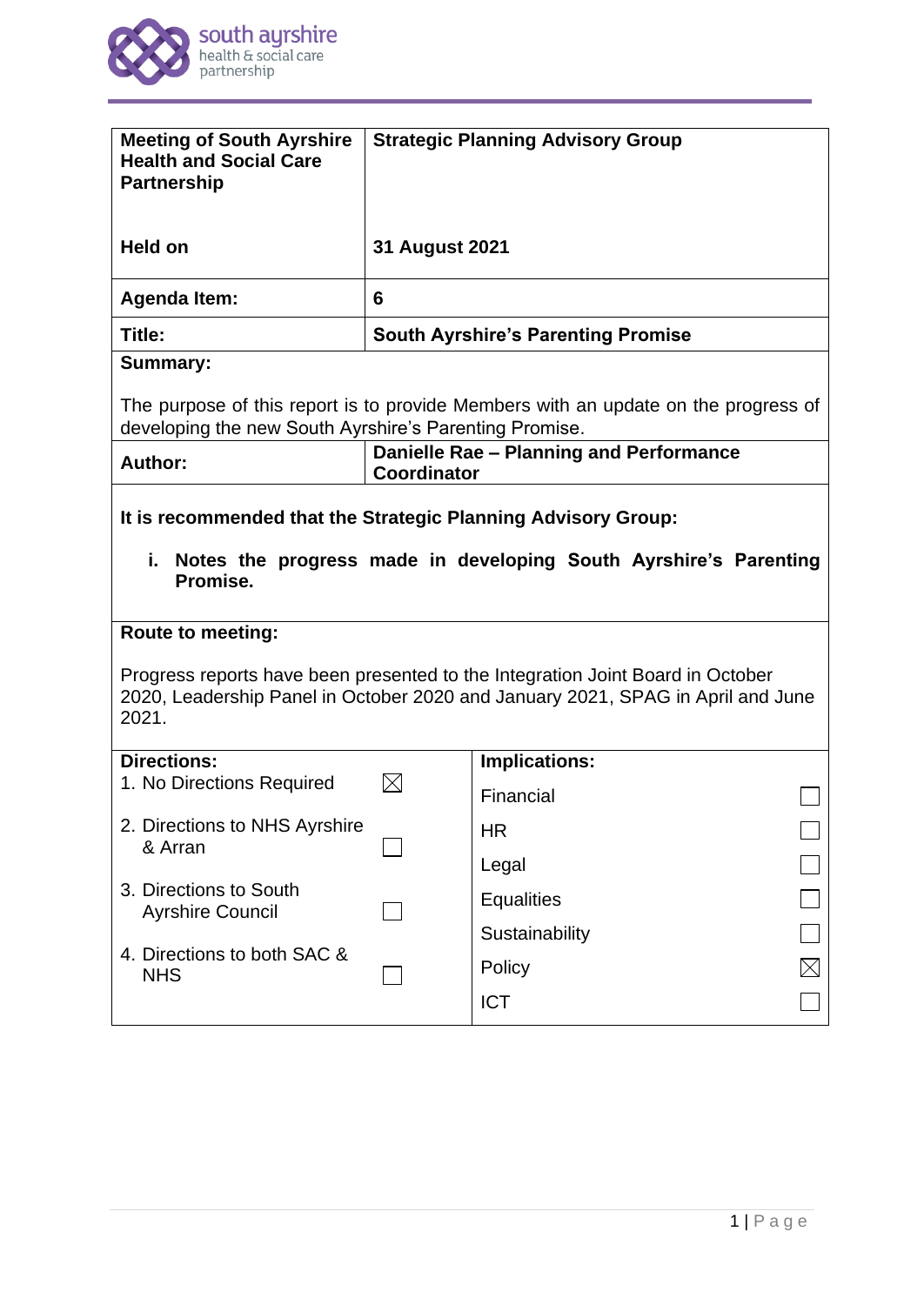

# **South Ayrshire's Parenting Promise**

# **1. PURPOSE OF REPORT**

1.1The purpose of this report is to provide Members with an update on the progress of developing the new South Ayrshire's Parenting Promise.

# **2. RECOMMENDATION**

# **2.1It is recommended that the Strategic Planning Advisory Group:**

**i. Notes the progress made in developing South Ayrshire's Parenting Promise**

# **3. BACKGROUND INFORMATION**

- 3.1 South Ayrshire first developed a Corporate Parenting Strategy in 2009 which was refreshed for 2013-15. Then, from 2015, corporate parenting was considered in a Strategy for Looked After Children that linked to South Ayrshire's Integrated Children's Services Plan.
- 3.2 The current [Corporate Parenting Plan 2018-21](https://www.south-ayrshire.gov.uk/health-social-care-partnership/documents/29012019_corporate%20parenting%20plan%202018-2021.pdf) was approved by the Integration Joint Board at its meeting on 12th December 2018 and contains an Implementation Plan designed to take forward the Plan's actions as defined through its Strategic Objectives.
- 3.3 Corporate parenting is given the utmost importance in South Ayrshire. A focus on corporate parenting and supporting care experienced young people is given strategic priority across our key plans and strategies, for example:
	- A strategic priority of the [Children's Services Plan 2020-2023](https://www.south-ayrshire.gov.uk/childrens-services-plan/south%20ayrshire%20children) is to 'Love and Support our Care Experienced Young People and Young Carers';
	- The [Council Plan 2018-2022](https://www.south-ayrshire.gov.uk/council-plans/documents/sac%20council%20plan%202018-2020%20mid%20term%20refresh%20-%20feb%202020%20v7%20final.pdf) also identifies working 'closely with partners to support looked after children and young people and young carers to reach their potential' as a priority; and
	- South Ayrshire's [Local Outcomes Improvement Plan](https://www.south-ayrshire.gov.uk/cpp/documents/SAC%20Local%20Outcomes%20Improvement%20Plan%20(LOIP)%202019%20v5%20June%202019.pdf) identifies 'improving outcomes for care experienced children and care leavers' as a key priority of the Community Planning Partnership.
- 3.4 Corporate Parenting represents the principles and duties on which improvements can be made for children in care. The term refers to an organisation's performance in taking actions necessary to uphold the rights and secure the wellbeing of a child in care or care leaver, and through which physical, emotional, spiritual, social and educational development is promoted, from infancy through to adulthood. It is a role which should complement and support the actions of parents, families and carers, working with key adults to deliver positive change for vulnerable children.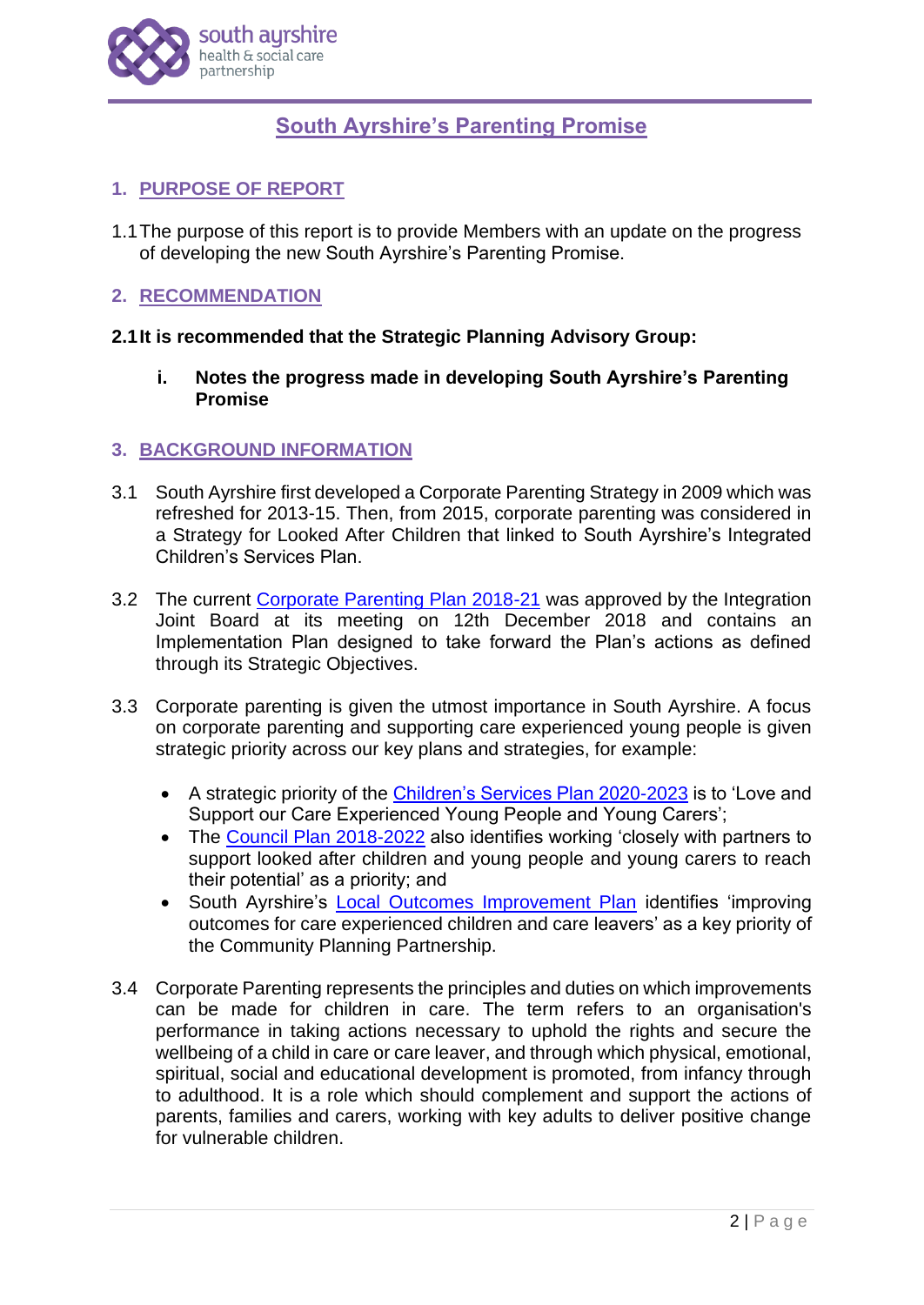

# **4. REPORT**

- 4.1 South Ayrshire HSCP has made good progress on delivering the current Corporate Parenting Plan (reported to the Performance and Audit Committee). With the publication of the [Independent Care Review](https://www.carereview.scot/) findings and the incorporation of the [United Nations Convention on the Rights of the Child](https://www.gov.scot/policies/human-rights/childrens-rights/) (UNCRC) into domestic law, it is a particularly relevant time to refresh the Corporate Parenting Plan with both ['The Promise'](https://www.carereview.scot/wp-content/uploads/2020/02/The-Promise.pdf) and the UNCRC underpinning the new Plan. This follows the publication of the IJB Strategic Plan, allowing for alignment to the HSCP's overall strategic objectives.
- 4.2 [South Ayrshires Parenting Promise](https://hscp.south-ayrshire.gov.uk/article/30204/South-Ayrshire-s-Parenting-Promise) has now gone out to public consultation. A full document, a summary version and an easy read version are available. The survey has been promoted through local networks and on social media. The online consultation will remain open throughout August. Separate consultation workshops have been held with young people with care experience and a session with our voluntary sector partners is scheduled for September and our foster and kinship carers have been specifically targeted as key partners.



- 4.3 The following information has been gathered from the online survey so far:
	- 98% of those who have participated to date either agree or strongly agree that South Ayrshire's Parenting Promise explains what corporate parenting is
	- 95% either agree or strongly agree that South Ayrshire's Parenting Promise explains what The Promise is
	- 92% think South Ayrshire's Parenting Promise is clear and easy to understand
	- 78% felt that South Ayrshire's Parenting Promise reflects the needs of all care experienced young people
	- 92% agree that the actions identified in the parenting promise are the right ones
	- 95% think South Ayrshire's Parenting Promise describes the importance of corporate parents working together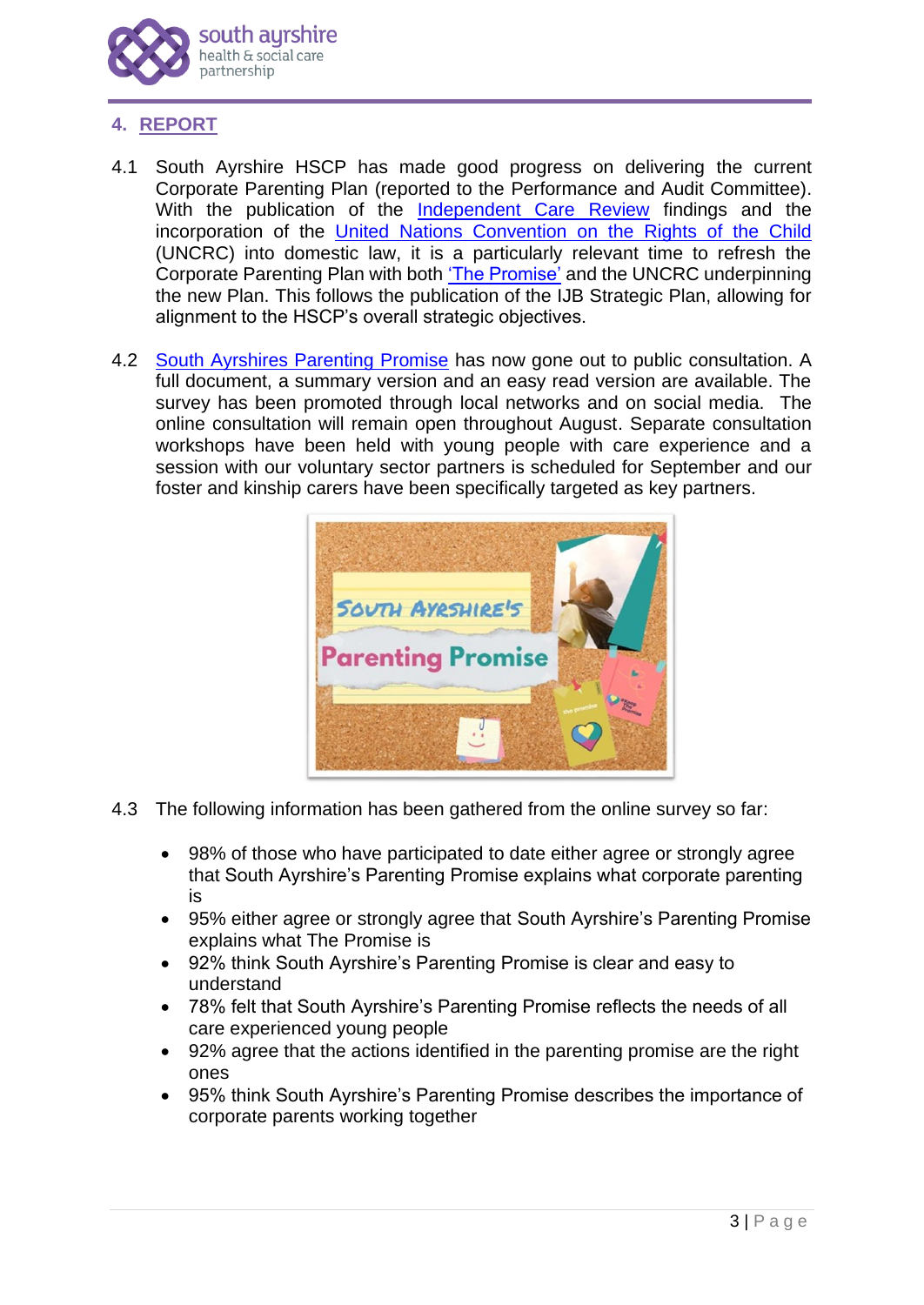

4.4 Some of the comments received so far include:

*I liked the different formats of the plan however I felt the easy-read version was more directed to disability. I feel if this was picked up by a care experienced child/young person without a disability, they wouldn't think this applied to them. It would be good to see more clarity/specific examples around how therapeutic family supports will apply to children in foster care and the foster families.*

*Will the financial element of continued care be reviewed or phased in as it is recognised that young people should be able to remain within their foster*  families into young adulthood where they wish to do so, but sometimes the *financial implications of this prevent foster carers from feeling able to provide continuing care?*

*The Promise summary is very personal and great to hear various colleagues' comments.*

*I think this is a refreshing move away from strategy documents of old.*

Implementing the Promise in South Ayrshire

- 4.5 The [Change Programme ONE](https://thepromise.scot/change-programme-one/) follows on from Plan 21-24, which mapped and sequenced the 80+ calls to action in the Independent Care Review's conclusions and identified the five priority actions for the next three years.
- 4.6 Change Programme ONE outlines what is happening now, what is happening next and what needs to happen. It also assesses whether what is happening is good and fast enough to **#KeepThePromise.** The Change Programme is live and dynamic and will be updated so it is always in the best shape to drive Scotland forward to **#KeepThePromise.**
- 4.7 Within South Ayrshire, we have our own local improvement actions based on the following:
	- 1. South Ayrshires workforce and commissioned services will have a **comprehensive understanding of the promise** including how to embed the promise **values** in their approach
	- 2. Services and provision will be **designed on the basis of need** and with **clear data**, rather than on an acceptance of how the system has always operated
	- 3. Decisions made across South Ayrshire are underpinned by **Children's rights** and there will be well communicated and understood guidance in place that upholds children's rights and reflects equal protection legislation
	- 4. **Trauma informed** and **nurture** approaches are standard and widespread practice across South Ayrshire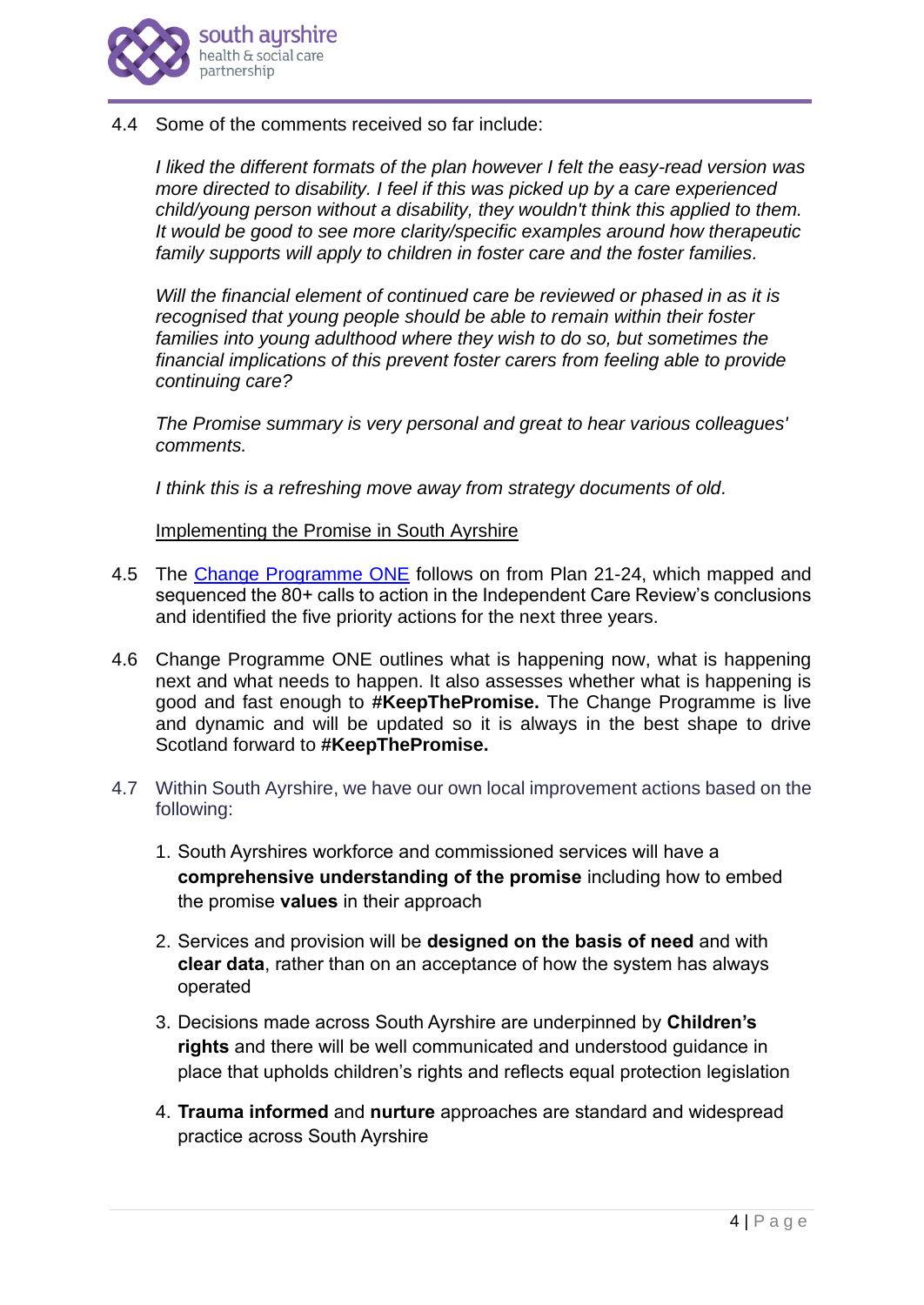

- 5. South Ayrshire recognises that 'language creates realities' those with care experience must hold and own the narrative of their own lives
- 6. 10 principles of **intensive family support** are embedded into the practice (planning, commissioning and delivery) across all of South Ayrshire's directorates and commissioned services
- 7. There must be **significant, ongoing and persistent** commitment to **ending poverty** and mitigating its impacts for South Ayrshires children, families and communities.
- 8. South Ayrshire must support the workforce to contribute to a **broader understanding of risk.** South Ayrshire must understand, through its **people and structures,** the risk of children not having loving supportive relationships and regular childhood and teenage experiences.
- 9. A **framework of support** will be in place to ensure people involved in the care of care experienced children and young people **feel valued, encouraged** and have **supportive relationships for reflection** with high **quality supervision and environmental conditions.**
- 10. Care experienced children and young people will receive **all they need** to **thrive at school.** There will be **no barriers to their engagement** with education and schools will **know and cherish their care experienced pupils.**

## Additional activity

- 4.8 Awareness raising Workshops continue including an IJB briefing session 18/8/21 and workshop session with the Community Planning Partnership Board 26/8/21.
- 4.9 Young people from South Ayrshires Champions Board, Head of Service Children's Health, Care and Justice Services and South Ayrshires Corporate Parenting Lead Officer have all been accepted to take part in The Promise National Design School throughout September 2021.
- 4.10 South Ayrshires Champions board have a scheduled network event with [Each](https://eachandeverychild.co.uk/#:~:text=Each%20and%20Every%20Child%20is%20a%20new%20initiative,chances%20of%20children%2C%20young%20people%20and%20their%20families.)  [and Every Child](https://eachandeverychild.co.uk/#:~:text=Each%20and%20Every%20Child%20is%20a%20new%20initiative,chances%20of%20children%2C%20young%20people%20and%20their%20families.) to develop a fresh new narrative and reframe the language used around care.
- 4.11 South Ayrshire is a key partner in the Promise Data for Children Collaborative.
- 4.12 Three new Promise posts have been created for 1 year from money secured from The Promise Partnership and two of these posts are for people with care experience.

## Next steps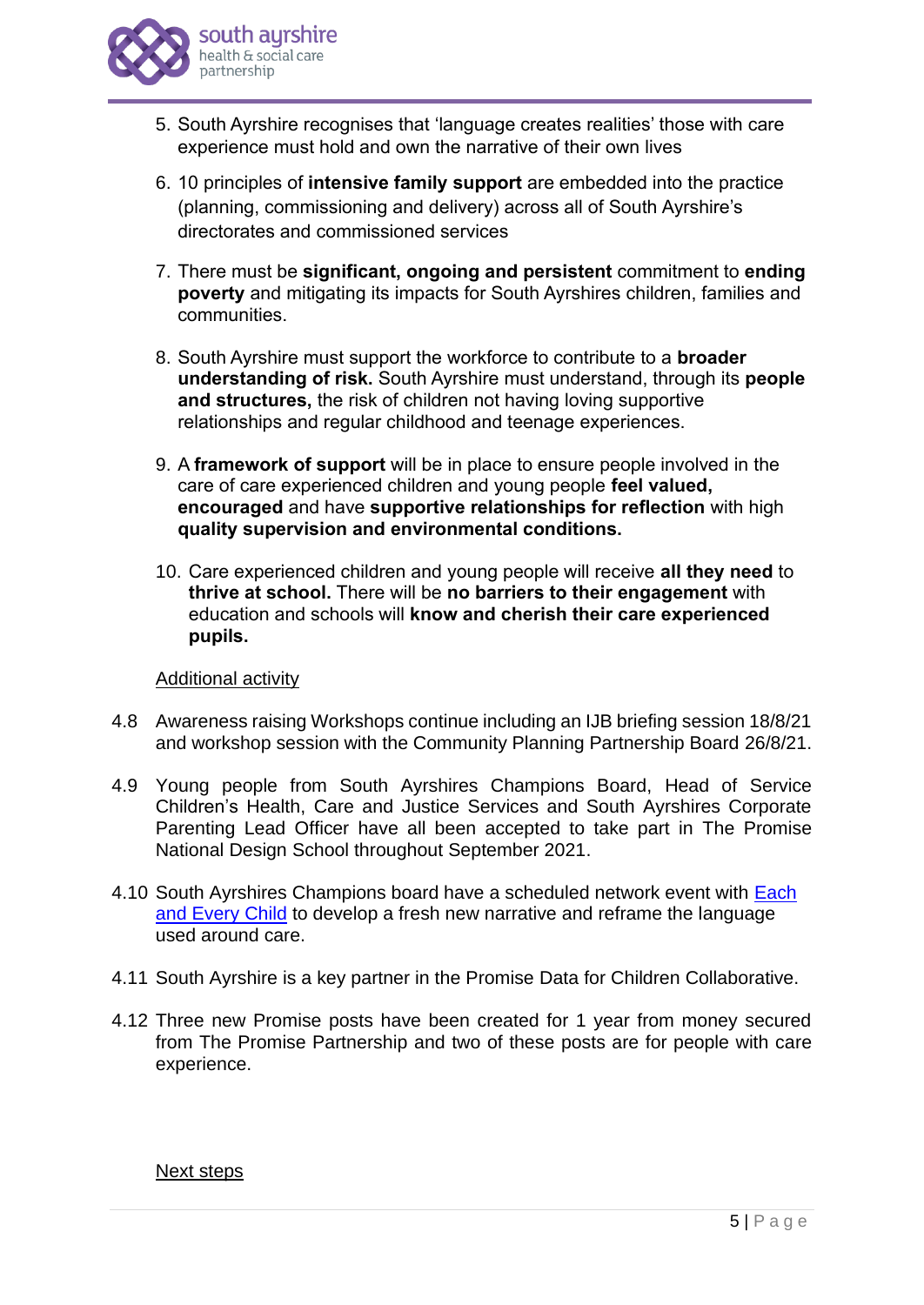

- 4.13 All feedback from the consultation will be analysed and considered when finalising the Corporate Parenting Plan. The final Plan will then be presented to IJB and Leadership Panel for approval.
- 4.14 It will be important to know how well the implementation of the plan is progressing. Therefore, the implementation plan will include detail on measurable performance indicators and outcomes, agreed responsibilities with timescales, a clear reporting process, a feedback loop process that ensures the HSCP and partners learn along the way and enables it to change course when needed, and a plan for people with care experience and other stakeholders to continue to influence the plan (engagement is not just for the strategy development phase).
- 4.15 Monitoring and review will be undertaken between the IJB and its subcommittees (SPAG and Performance and Audit as appropriate).

# 5. **STRATEGIC CONTEXT**

5.1 Supporting our care experienced young people and implementing our corporate parenting duties are vital to driving our strategic objectives and improving outcomes for the community. The IJB Strategic Plan outlines seven key objectives and the Corporate Parenting Plan aligns clearly with these.

## 6. **IMPLICATIONS**

## **6.1 Financial Implications**

6.1.1There ultimately will be significant financial implications of South Ayrshire's Parenting Promise but these implications will be brought to the IJB as appropriate.

## **6.2 Human Resource Implications**

6.2.1There are no HR implications to agreeing this report.

## **6.3 Legal Implications**

6.3.1There are no legal implications to agreeing this report.

## **6.4 Equalities implications**

6.4.1A full equality impact assessment will be undertaken on the strategy.

# **6.5 Sustainability implications**

6.5.1There are no sustainability implications to agreeing this report.

## **6.6 Clinical/professional assessment**

- 6.6.1The views of professional groups will be taken into close consideration as the strategy is developed.
- 7. **CONSULTATION AND PARTNERSHIP WORKING**